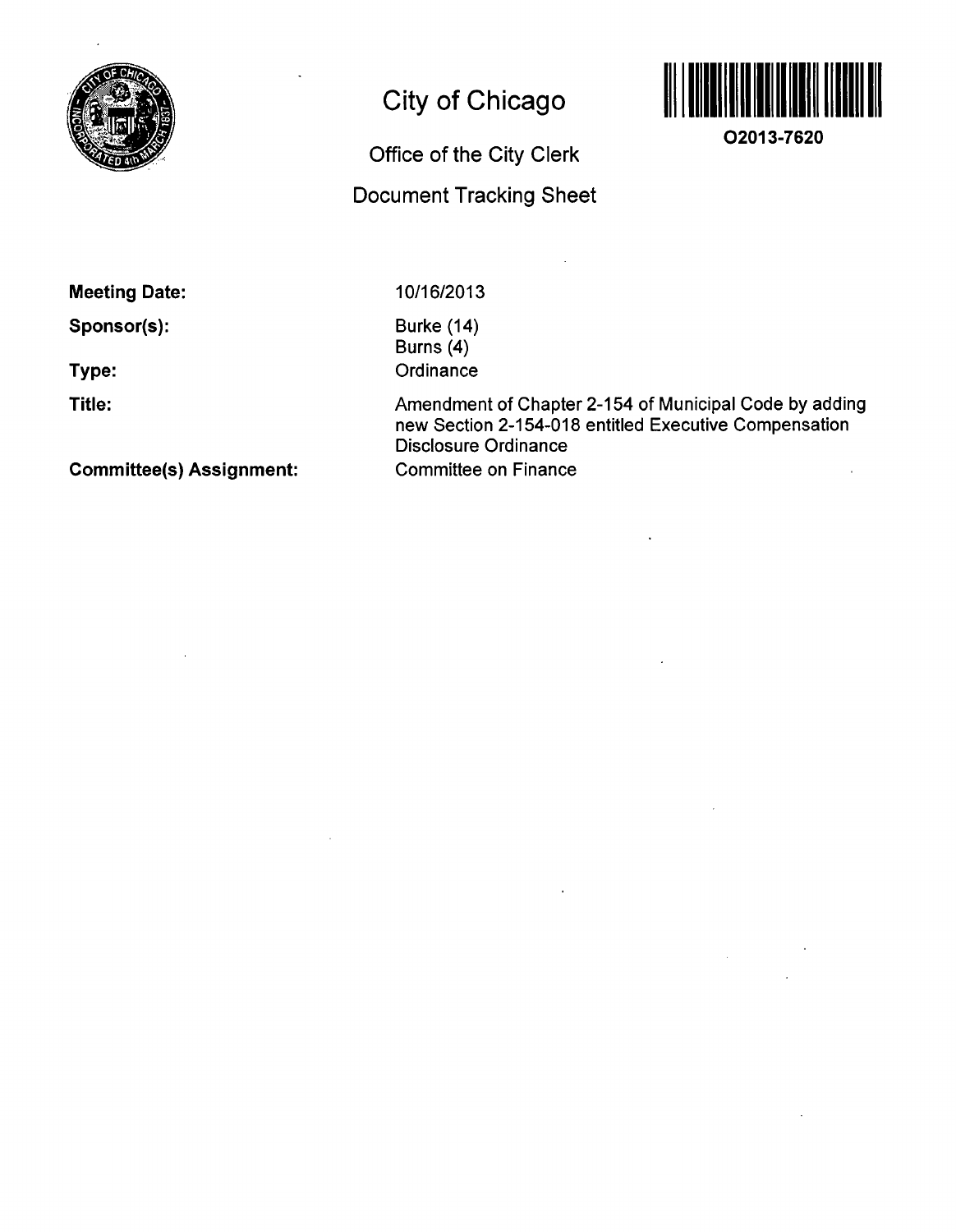#### **ORDINANCE**

Ŷ

WHEREAS, the City of Chicago is a home rule unit of govemment pursuant to the 1970 Illinois Constitution, Article VII, Section 6 (a); and

WHEREAS, pursuant to its home rule power, the City of Chicago may exercise any power and perform any function relating to its govemment and affairs including the power to regulate for the protection of the public health, safety, morals, and welfare; and

WHEREAS, the gap in pay between chief executives and rank-and-file employees has been growing steadily; and

WHEREAS, across the Standard & Poor's 500 Index of companies, the average multiple of chief executive officer compensation to that of rank-and-file workers is 204, up 20 percent since 2009, and up 1,000 percent since 1950, according to data compiled by Bloomberg; and

WHEREAS, a similar analysis conducted by the AFL-CIO calculated the ratio of chief executive to other worker pay at companies in the S&P 500 to be 354-1; and

WHEREAS, executive pay is now more than 277 times an average worker's pay, compared with just 20 times in 1965, according to the Economic Policy Institute; and

WHEREAS, on September 18, 2013, the U.S. Securities and Exchange Commission voted to propose a new rule that would require public companies to disclose the difference between the pay of chief executives and their employees; and

WHEREAS, the corporate authorities of the City of Chicago intend to require the hall and accurate public disclosure of executive compensation pay ratios of corporations seeking city action and intend to encourage such corporations to adhere to reasonable compensation policies; NOW, THEREFORE,

## **BE IT ORDAINED BY THE CITY COUNCIL OF THE CITY OF CHICAGO:**

SECTION 1. The above recitals are expressly incorporated herein and made part hereof as though fully set forth herein.

SECTION 2. Chapter 2-154 of the Municipal Code of the City of Chicago is hereby amended by inserting a new Section 2-154-018, as follows:

## **2-154-018 Executive compensation - Disclosure required.**

(a) This section shall be known as the "Executive Compensation Disclosure Ordinance." The purpose of this section is to promote the full and accurate disclosure of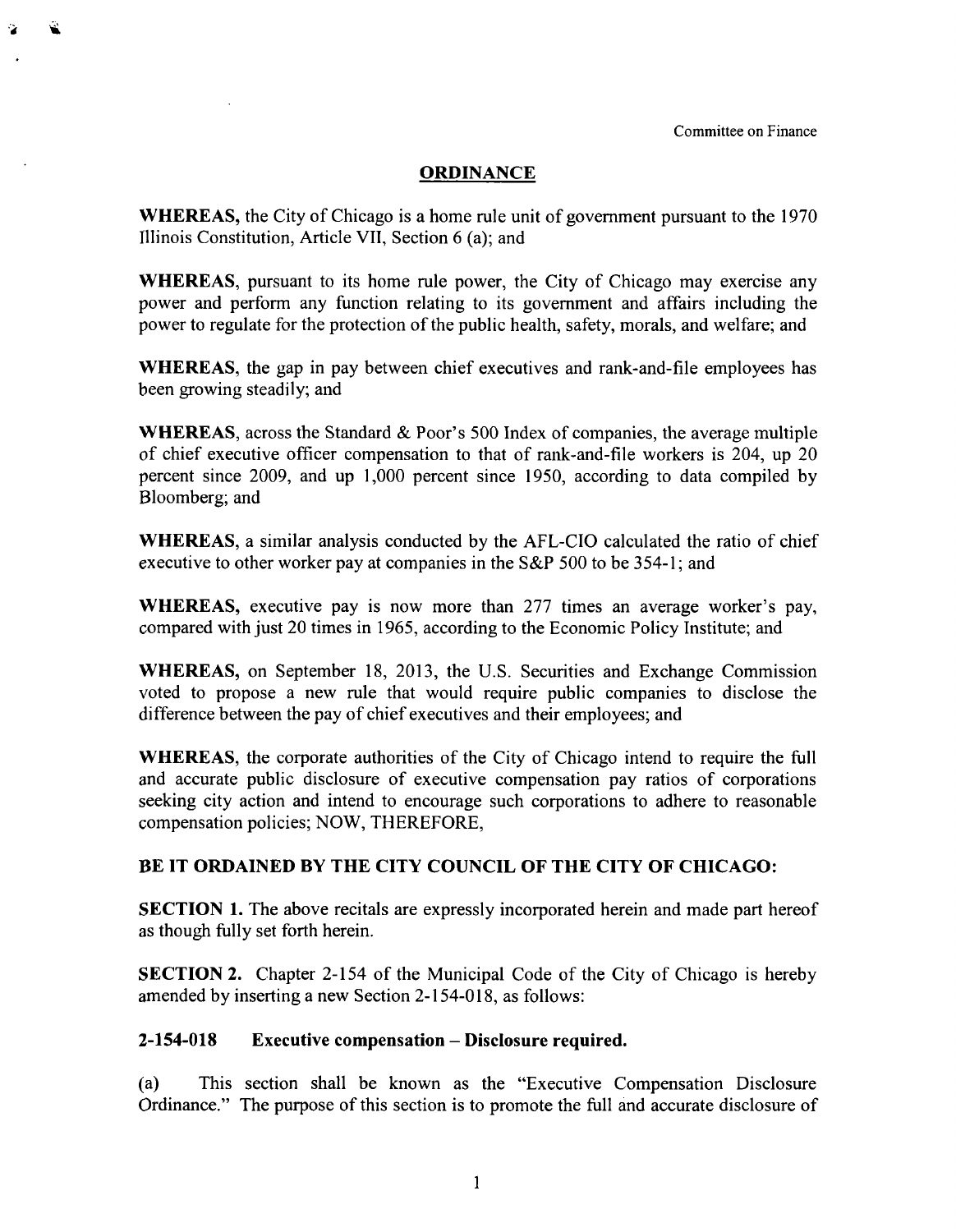the ratio of top executive compensation to the median compensation of the employees of publicly traded corporations seeking city action.

(b) As used in this section:

"Annual total compensation" means total compensation for the corporation's last completed fiscal year.

"City action" means any action requiring an ordinance, an amendment to an ordinance, city council approval or other city agency approval with respect to the sale or purchase of real estate, real property tax reclassification, zoning, vacation of streets and alleys, leases or contracts, or involving the award of loan funds, grant funds, bond proceeds, tax increment financing, concession agreements or similar matters.

"Corporation" means any entity required make periodic filings with the Federal Security and Exchange Commission in accordance with 17 C.F.R. § 229.402, also known as Item 402 of Regulation S-K.

"Employee or employee of the corporation" means an individual employed by the corporation or any of its subsidiaries as of the last day of the corporation's last completed fiscal year. This includes any full-time, part-time, seasonal or temporary worker employed by the corporation or any of its subsidiaries on that day (including officers other than the principal executive officer).

"Principal executive officer" means the corporation's chief executive officer or the individual acting in a similar capacity.

"Total compensation" of the employees of the corporation (including the principal executive officer of the corporation) shall be determined in accordance with 17 C.F.R. § 229.402, also known as Item 402 of Regulation S-K. In determining the total compensation, all references to "named executive officer" in Item 402 of Regulation S-K and the instructions thereto may be deemed to refer instead, as applicable, to "employee" and, for non-salaried employees, references to "base salary" and "salary" in Item 402 of Regulation S-K and the instructions thereto may be deemed to refer instead, as applicable, to "wages plus overtime."

(c) In addition to any other information required by law, whenever any corporation makes application to the City for any city action as defined in subsection (b) of this section, the following disclosures and information shall be certified and attached to the application:

(1) The median of the annual total compensation of all employees of the corporation, except the principal executive officer of the corporation;

(2) The annual total compensation of the principal executive officer of the corporation; and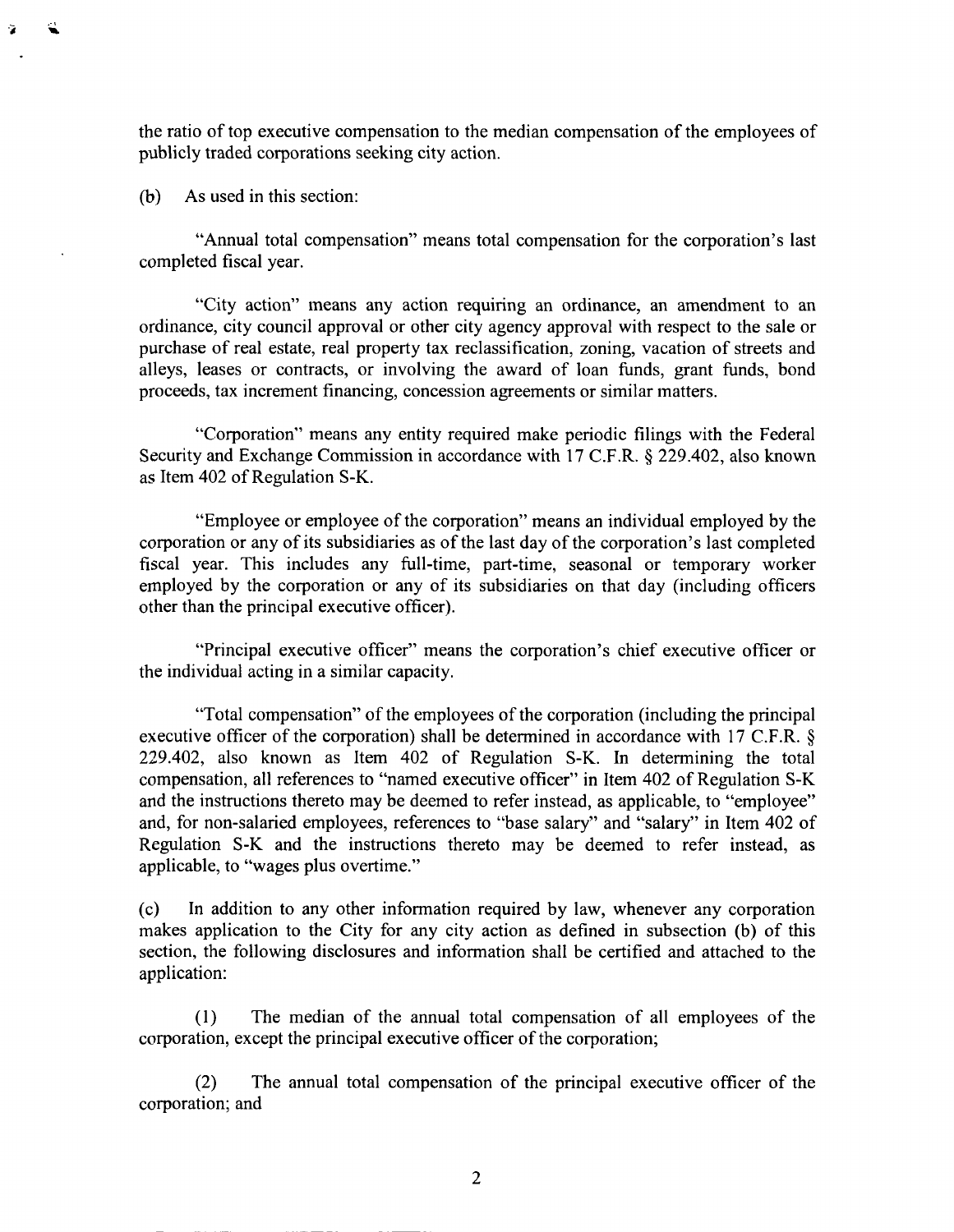$\label{eq:2.1} \mathcal{L}(\mathcal{L}^{\text{max}}_{\mathcal{L}}(\mathcal{L}^{\text{max}}_{\mathcal{L}}))\leq \mathcal{L}(\mathcal{L}^{\text{max}}_{\mathcal{L}}(\mathcal{L}^{\text{max}}_{\mathcal{L}}))\leq \mathcal{L}(\mathcal{L}^{\text{max}}_{\mathcal{L}}(\mathcal{L}^{\text{max}}_{\mathcal{L}}))$ 

 $\label{eq:2.1} \frac{1}{2} \int_{\mathbb{R}^3} \frac{1}{\sqrt{2}} \left( \frac{1}{\sqrt{2}} \int_{\mathbb{R}^3} \frac{1}{\sqrt{2}} \left( \frac{1}{\sqrt{2}} \int_{\mathbb{R}^3} \frac{1}{\sqrt{2}} \int_{\mathbb{R}^3} \frac{1}{\sqrt{2}} \int_{\mathbb{R}^3} \frac{1}{\sqrt{2}} \int_{\mathbb{R}^3} \frac{1}{\sqrt{2}} \int_{\mathbb{R}^3} \frac{1}{\sqrt{2}} \int_{\mathbb{R}^3} \frac{1}{\sqrt{2}} \int$